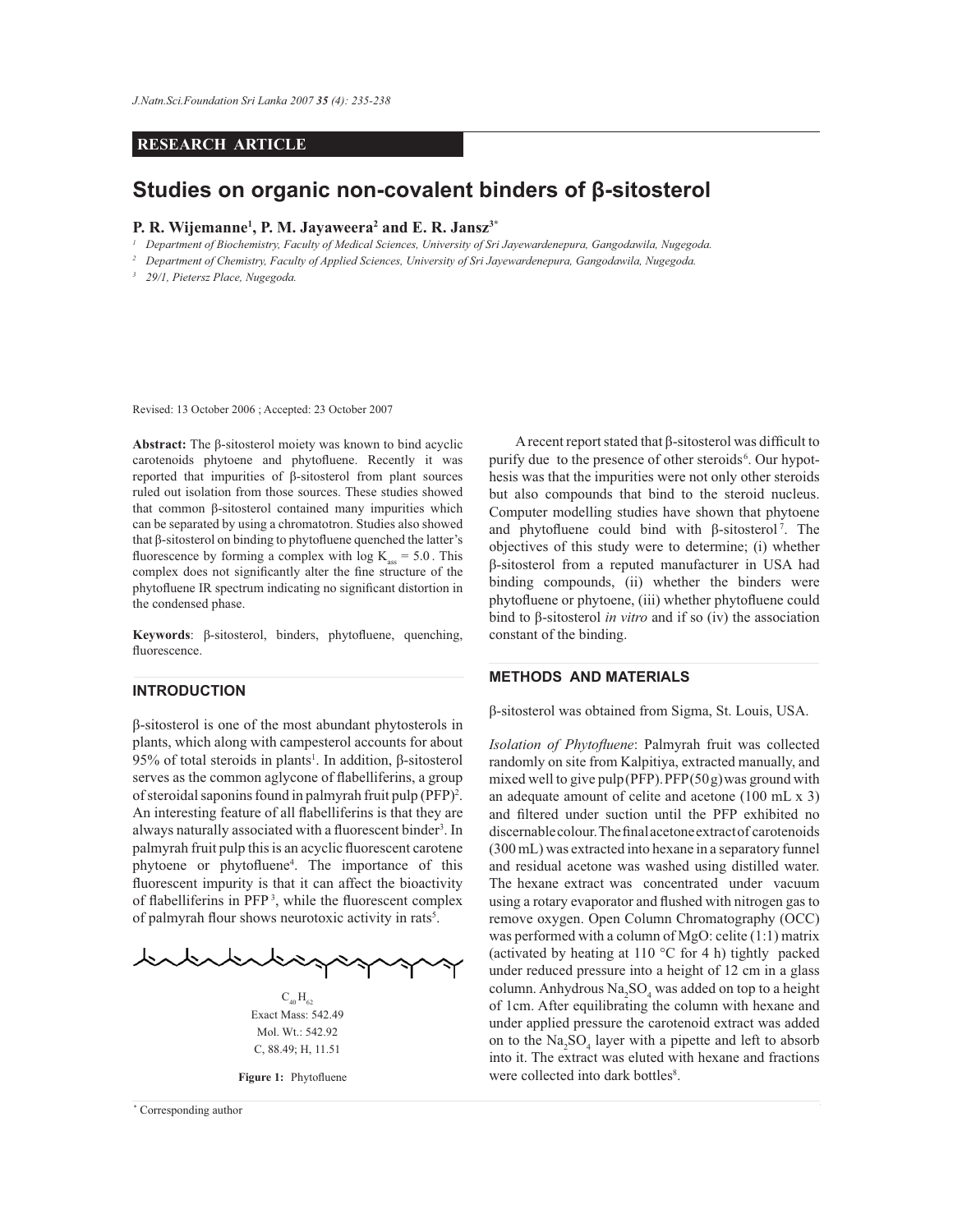Phytofluene is a colourless carotenoid and only the colourless fractions which eluted first (fractions 1 and 2) were collected and analyzed by the UV-Visible double beam spectrophotometer (Shimadzu, UV-1601). The spectrum of each fraction was analyzed for the characteristic shape of phytofluene given in the literature and the three  $\lambda_{\text{max}}$  wavelengths of phytofluene at 331 nm, 348 nm and 367 nm. The fractions that satisfied the above criteria were pooled together and the amount of phytofluene was calculated using the equation given below <sup>8</sup> .

X (µg) = A.y (mL) × 10<sup>6</sup> A1% 1cm × 100

Where;  $X =$  – Amount of the carotenoid

A – Absorbance of the fraction

y – Volume of the fraction

 $A^{1\%}$ <sub>1cm</sub> – Absorption coefficient of the carotenoid in the solvent used

*Reaction of Phytofluene with β-sitosterol*: A β-sitosterol solution with a concentration of 1 mg in 5 mL of methanol (MeOH) was prepared. The phytofluene solution of concentration 100 µg in 1 mL MeOH was prepared by dissolving the isolated phytofluene (284 µg) from PFP in 2.84 mL of MeOH (Phytofluene and β-sitosterol were mixed and placed in a dark environment overnight).

 The mixture was concentrated by gently flushing with nitrogen and reducing the volume to less than 0.5 mL in an Eppendorf tube. Using this solution Thin Layer Chromatography (TLC) was performed. Volumes of 5, 10, 20, 30 and 50 µL were spotted on to TLC paper (Whatman No.1). The plate was developed using the solvent system of butanol: ethanol: ammonia  $(7:3:4)$ <sup>9</sup>. After drying the TLC paper, presence of fluorescence was ascertained by illuminating with 280 nm UV light. The presence of β-sitosterol was determined by spraying with a freshly prepared anisaldehyde  $/H_2SO_4$  solution and heating at 105 °C for 10 min for the development of dark spots.

*Chromatotron (Harrison Research, California, Model 7924T)*: A rotor plate of 2 mm thickness was prepared by mixing of  $G<sub>60</sub> PF<sub>254</sub>$  silica (50 g) in distilled water (110 mL). The plate was activated at 110 ºC for 30 min just before it was used for the chromatotron run. For the eluent a methanol: propan-1-ol (1:1) mixture was used <sup>9</sup> . β-sitosterol (0.5 mg) dissolved in 1 mL of methanol was eluted at a flow rate of 6 mL/min (FMI Lab Pump, Fluid Metering Inc, Model QD serial # 44 L 37672R), and 30 fractions of 2 mL each were collected.

*236 P. R. Wijemanne et al.*

*Analysis of fractions*: Fluorescence was detected by illuminating the fractions with 280 nm UV light. The presence of β-sitosterol was detected by spotting fractions on chromatography paper (Whatman No.1), spraying with a freshly prepared anisaldehyde reagent and heating at 105 ºC for 10 min, to ascertain the presence of β-sitosterol. Rotor plate of the chromatotron was also treated in the same manner to detect any residual β-sitosterol.

*Reverse Phase High Performance Liquid Chromatograph (RP-HPLC)*: Fluorescent fractions were pooled, concentrated and 20 μL of each was injected into the HPLC (Waters). An isocratic solvent system of acetonitrile: methanol : tetrahydrofuran (58:35:7) was used as mobile phase while a C18 column (250 mm  $\times$  4.6 mm) was used as stationary phase. A flow rate of 1 mL/min (Waters HPLC pump, Model code 515, serial no. D 515423 M) was maintained and detected at 286 nm and 330 nm (Waters 2487 Dual λ Absorbance detector). A mixture of phytoene and phytofluene was used as the standard.

*Measurement of quenching by spectroflourimetry*: Association constant for the reaction between phytofluene and β-sitosterol was determined by analyzing the quenching effect of β-sitosterol on the fluorescence of phytofluene. The solutions used for the test were, a solution of phytofluene (0.040 mg/mL) and a solution of β-sitosterol (0.025 mg/mL). The β-sitosterol used was those purified by separating the fluorescent impurity using the chromatotron. Fluorescence was determined by an Aminco-Bowman Series 2 Luminescence Spectrometer and analysed by AB2 software. The fluorescence of phytofluene (2.0 mL) was measured, exciting at 366 nm and scanning the emission spectrum. β-sitosterol was added to the phytofluene in the cell using a micropipette and emission spectrum was obtained each time. For the whole series of fluorescence measurement the exact parameters (i.e. excitation wavelength, excitation voltage and bandpass) observed for phytofluene alone was kept constant throughout.

*Calculation of the association constant using the Stern-Volmer Plot* <sup>10</sup>: The Stern-Volmer plot was used for calculating the association constant for the complex by plotting the concentration of β-sitosterol against the quantum yield ratio ( $\Phi_{f}^{0}/\Phi_{f}$ ). Quantum yield ratio can be calculated using the equation,

$$
\Phi_{f}^{0} / \Phi_{f}^{2} = A_{0} / A
$$

Where;  $\Phi_{f}^{0}$  – quantum yield of phytofluene in the absence of β-sitosterol

- $\Phi_f$  quantum yield of phytofluene in the presence of β-sitosterol
- $A<sub>0</sub>$  peak area when no β-sitosterol is present in the phytofluene

*December 2007 Journal of the National Science Foundation of Sri Lanka 35 (4)*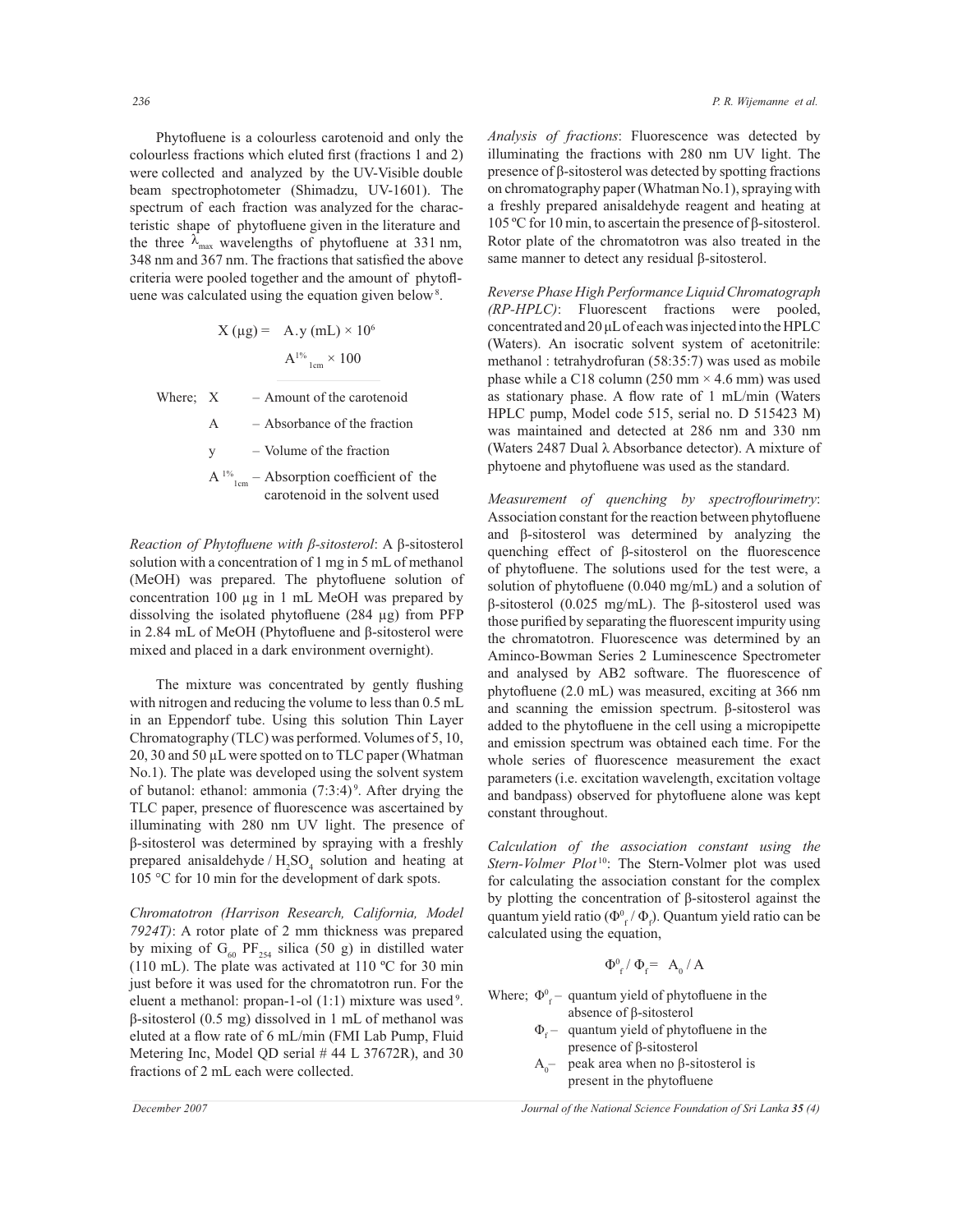A – peak area at different β-sitosterol concentrations.

The association constant was calculated with the equation,

$$
\Phi_{\rm f}^{\rm 0} \left/ \; \Phi_{\rm f}^{\phantom{\rm H}} = K_{\rm ass} \left[ Q \right] + 1
$$

Where;  $K_{\text{ass}}$  – association constant

[Q] – concentration of the quencher ( $\beta$ -sitosterol)

*Infrared spectroscopic analysis of β-sitosterol– phytofluene complex*: Solutions of concentration 0.025 mg/mL in methanol were prepared using phytofluene and purified β-sitosterol. Equivalent volumes of the two solutions were mixed and kept overnight. Phytofluene solution (1 mL), β-sitosterol solution (1 mL) and a solution containing the mixture of phytofluene and β-sitosterol (1 mL) were separately evaporated to dryness by flushing with nitrogen. The residue of each solution was mixed with KBr (Merck, art. 4097) in 1: 100 proportions and



**Figure 1:** Peaks given by impurities at 286 nm

pressed into a clear, thin KBr pellet in a steel pellet maker. Each pellet was scanned by a Fourier Transformed Infrared (FT-IR) spectrometer. A Thermo Nicolet Avatar 320 FT-IR was used for scanning and EZ-OM-NIC software was used for data processing and analysis. KBr background scanning was performed beforehand to subtract any absorption peaks due to KBr alone.

## **RESULTS**

#### **Fluorescent compound of β-sitosterol standard**

β-sitosterol showed fluorescence on spotting on chromatographic paper. The binders were separated by the chromatotron and the binder was analyzed by RP-HPLC (Figure1).

The fluorescent compound gave peaks at 2.1, 2.7, 4.9 retention time (RT) at 330 nm and peaks at 2.1  $(4.4\%), 2.5$  $(1.3 \%)$ ,  $2.7 (4 \%)$ ,  $3.2 (1.5 \%)$ ,  $3.4 (2.0 \%)$ ,  $3.8 (0.5 \%)$ , 4.1 (1.1 %), 4.2 (0.6 %), 4.4 (1.1 %), 4.9 (0.9 %), 5.2 (0.3 %), 6.2 (0.1 %), 17.2 (79.7 %), 23.4 (0.8 %) RT. Phytoene and phytofluene standards showed peaks at 42.1 and 42.5 respectively at 330 nm.

## **Reaction of β-sitosterol with phytofluene**

β-sitosterol (80 μg) was reacted with phytofluene (37 μg) in 870 μL. The spot containing fluorescence and anisaldehyde positive spot were same on the TLC showing that the complex was formed. It was noted that the spots of phytofluene was much larger than β-sitosterol due to higher sensitivity of fluorescence.



**Figure 2:** Fluorescence quenching of phytofluene by β-sitosterol

*Journal of the National Science Foundation of Sri Lanka 35 (4)* December 2007